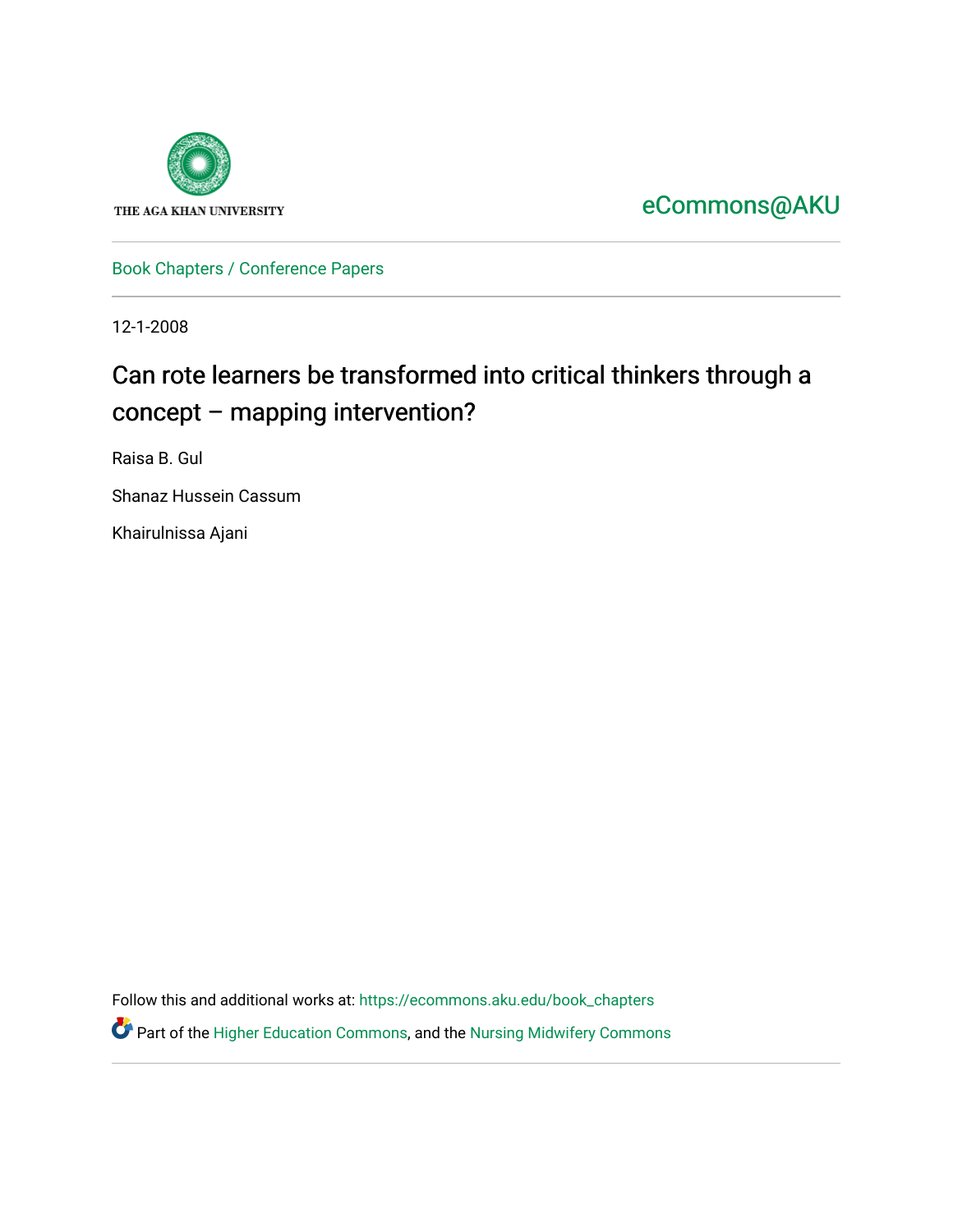

## **CAN ROTE LEARNERS BE TRANSFORMED INTO CRITICAL THINKERS THROUGH A CONCEPT – MAPPING INTERVENTION?**

*Dr. Raisa Gul,*  Associate Professor, Aga Khan University School of Nursing, Karachi – Pakistan



*Dr. Raisa Gul* is currently working as an Assistant Professor at Aga Khan University School of Nursing. She obtained her basic professional education in Nursing from Lady Reading Hospital, Peshawar, followed by a Baccalaureate degree in nursing from McMaster University Canada. She has completed a Master's degree in Health Administration from of the University of New South Wales, Australia, and a doctoral degree in Nursing from the University of Alberta, Canada. Dr. Gul has worked in several administrative

positions at Shifa International Hospital, Aga Khan University Hospital and the Aga Khan University School of Nursing. Her area of research interests are Nursing education, particularly, critical thinking, professional competence, and program evaluation. She presented and published her papers at national and international level. In recognition of her services and academic performance, Dr. Gul has received several awards including the dissertation fellowship award from the University of Alberta. In her present capacity, she teaches in the graduate programme at Aga Khan University School of Nursing. In addition, she has been serving on various professional forums at national and international level.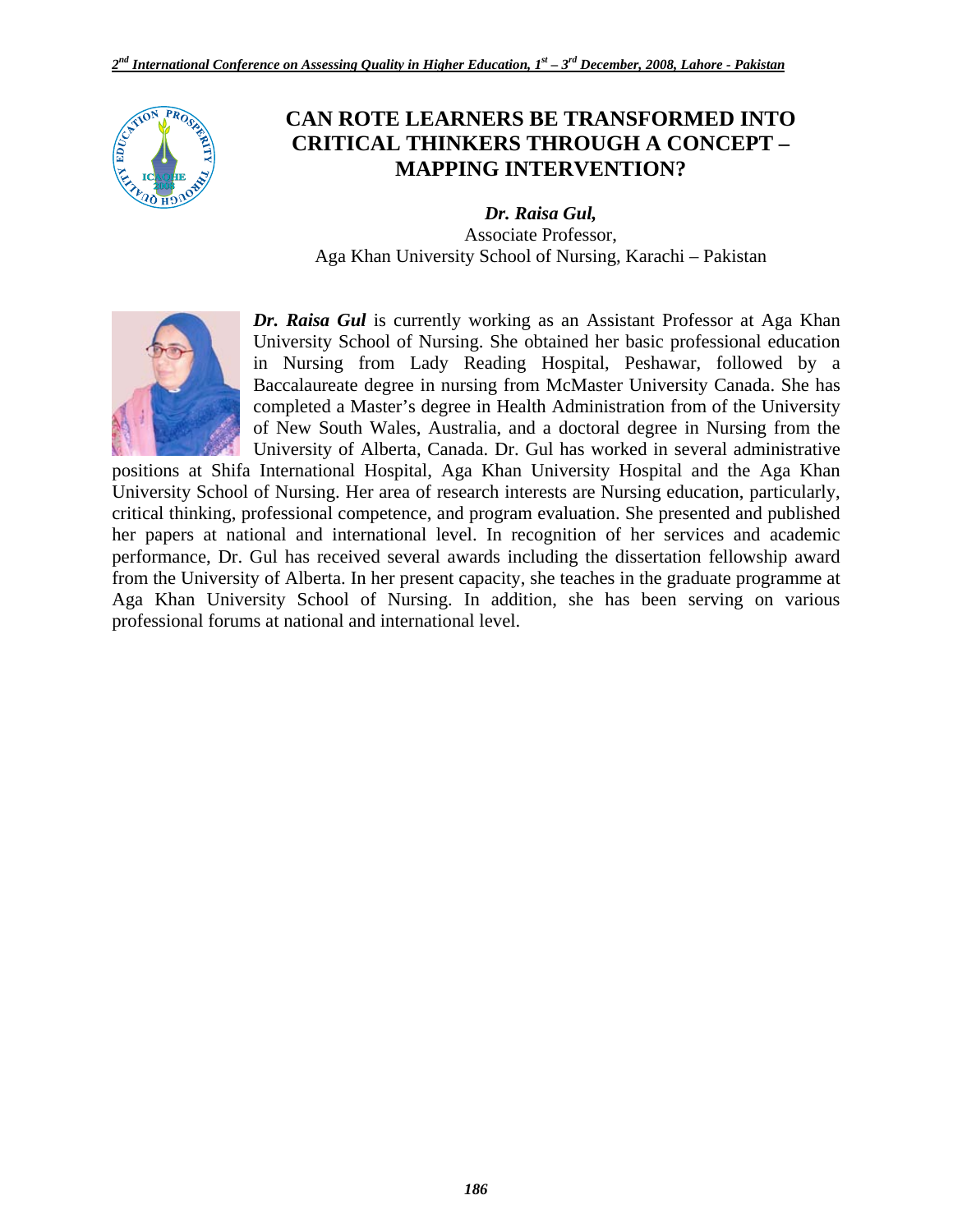

## **CAN ROTE LEARNERS BE TRANSFORMED INTO CRITICAL THINKERS THROUGH A CONCEPT – MAPPING INTERVENTION?**

*\*Dr. Raisa Gul, \*\*Ms. Shanaz Cassum, \*\*\*Ms. Khairulnissa Ajani,*  \*Associate Professor, \*\*Senior Instructor, \*\*\*Senior Instructor, Aga Khan University School of Nursing, Karachi – Pakistan

## **ABSTRACT**

Critical thinking is an important outcome of higher education in any discipline. International literature reveals that teaching strategies—such as reflections, self-directed learning, questioning, and concept mapping—which ask for active engagement of students in their learning, foster critical thinking. Social context of the learning environment, and the instructor's competence and approach to teaching also influence students' critical thinking abilities. Contrary to the required teaching practices, didactic teaching and rote learning are still prevalent in most teaching institutions and disciplines in Pakistan. The focus of this paper is to report on the process and findings of a quasi-experimental study in which students at Aga Khan University School of nursing were taught and encouraged to use concept mapping as a way for knowledge acquisition. A total of 97 nursing students in their first year of the programme were enrolled in the study. In the pre-intervention phase all students were assessed for their level of self-directed learning and ways of knowing, using two instruments, named- SDLRS (Self-Directed Learning Readiness Scale) and WOKAT (Ways of Knowing Assessment Tool). The students were allocated to experimental and controlled groups based on their score on WOKAT. Those in the experimental group were taught to develop concept-maps. In the post-intervention phase, all students were reassessed on SDLRD, WOKAT, and GPA and their scores were compared between the groups. Findings of the study showed significant difference between the controlled and experimental groups in terms of students GPA but no substantial change was noted in their scores on SDLRS and WOKAT.

## **INTRODUCTION**

Critical thinking is an important outcome of higher education in any discipline including Nursing (Boland, 2005; Boychuk Duchscher, 1999; Brookfield, 1987). International literature reveals that teaching strategies, such as reflective journaling, questioning, and concept mapping, requiring active engagement of students in their learning, foster critical thinking (Daley et al., 1999; Gul and Boman, 2006; Simpson and Courtney, 2002; Wheeler and Collins, 2003). However, contrary to the required teaching practices to develop students' critical thinking, didactic teaching and rote learning—memorization of material through repetition are prevalent in most teaching institutions in Pakistan (Davies and Iqbal, 1997; Khalid and Khan, 2006), and nursing education is no exception (Kamal, 1999).

Over the past years, there has been a general concern by faculty that nursing students have difficulty applying theoretical concepts learnt in their introductory courses, such as anatomy and physiology, microbiology, pharmacology and fundamentals of nursing. Students entering into a nursing programme initially need to learn new terminology, foundational knowledge and basic skills to care for patients, which may be readily absorbed through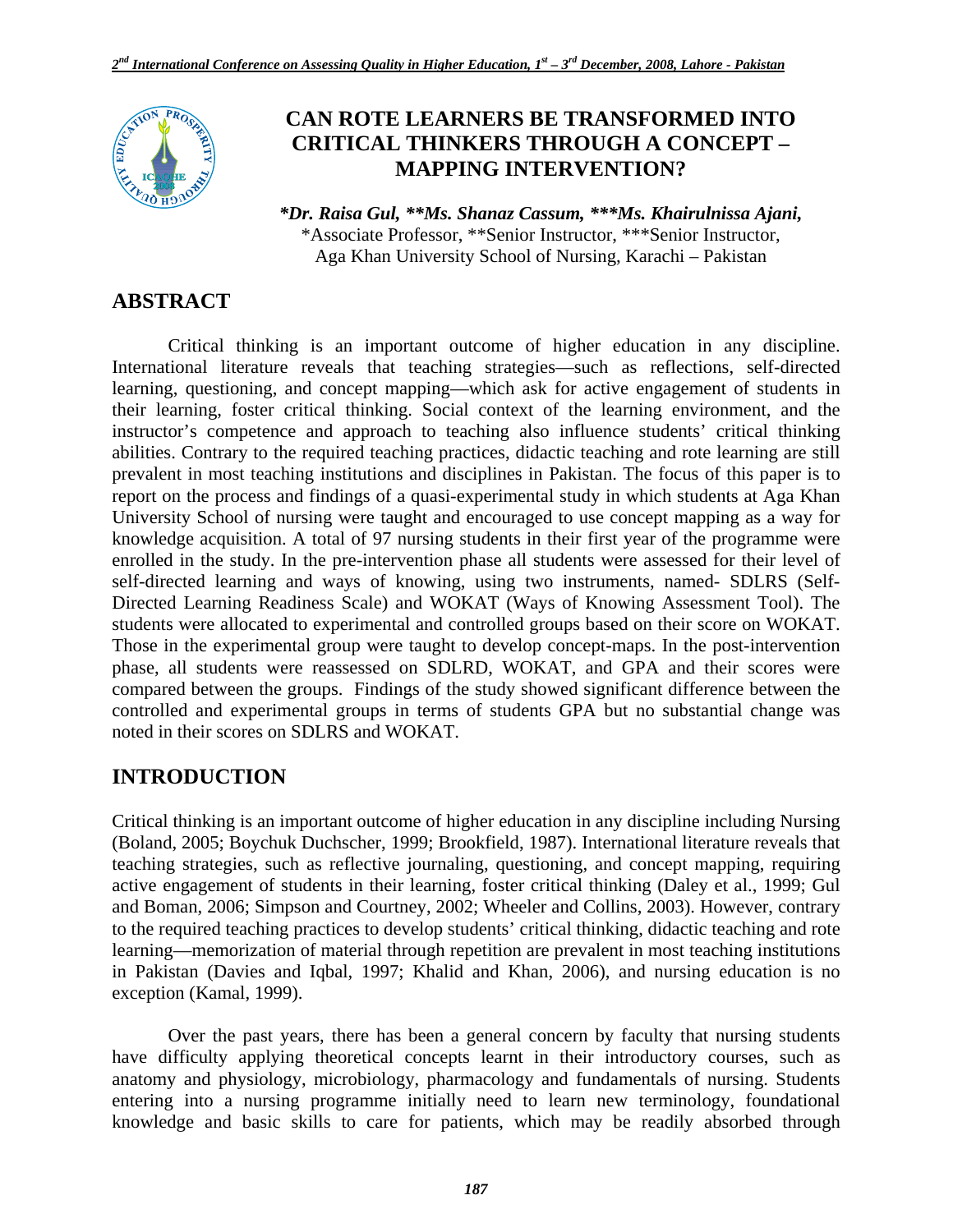memorization of information. However, content learnt through memorization could be easily forgotten (Castledine, 2001). Consequently, rote learning is significantly challenged when students encounter difficulties in applying memorized knowledge to real situations.

Given the above situation it is important to determine how to assess those students who use memorization as their preferred approach to learning and then assist those students to modify their ways of knowing and learning. It is not necessary that students who use rote learning to acquire knowledge are of low intelligence but it is how they are taught to think and learn in their educational experience which determines their learning style. As the complexity and amount of nursing knowledge continues to increase, nurse educators are confronted to develop strategies that help students how to learn instead of what to learn. Daley (1996) accurately pointed out that teaching adult learners to broaden their thinking and to utilise strategies that foster a constructivist approach to learning is possible but challenging. To introduce students to meaningful learning strategies, nursing faculty can play a key role in assisting them to abolish rote learning. Ausubel et al. (1986) explained that contrary to the process of rote learning, meaningful learning occurs when a learner is able to connect new knowledge to relevant concepts already known. Drawing from Ausubel et al.'s (1986) work, Daley and her colleagues (1999) explicate how meaningful learning occurs through the development of concept maps. Since the concept mapping learning strategy rests on active engagement of students and their understanding of concepts, it becomes easier for learners to integrate theory into practice (Hicks-Moore, 2005).

This study aims to assist students for learning through concept mapping in order to enhance their critical thinking capacity instead of rote learning.

## **LITERATURE REVIEW**

Fundamentally concept maps are considered cognitive metaphor that acts like a window to the brain of the learner. They are constructed from selected concepts and linking words or symbols. The concepts are arranged in a hierarchy and relationships are illustrated. Thus concept mapping strategy utilises constructivist approach to learning by allowing student to be in control of their learning and to be more confident in their ways of knowing (All and Havens, 1997; Daley et al., 1999; Novak, 1992; Novak and Gowin, 1984). These scholars also explicate that concept mapping is a creative technique that actively engages learner in cognitive, effective and psychomotor learning. Since concept mapping involves a visual representation of student's interpretations of ideas and concepts, it becomes easier for them to see the gaps in their thinking and understanding, which becomes an inspiration for further learning (Wheeler and Collins, 2003). Hence, concept maps facilitate the acquisition of new knowledge by integrating it with previously learnt concepts resulting into a continuous meaningful learning.

Adoption of concept mapping by learners is a learned process, which requires step by step facilitation by the expert in developing concepts maps and consistent practice by the learners. Literature presents varying reports on the time and approach required to develop concept maps, but in general it is suggested that up to three sessions over a two-week period is needed to assist students in learning how to develop concept maps, whether individually or in groups (Caelli, 1998; Cannon, 1998; Daley, 1996; Reynolds, 1994; Roberts et al., 1995).

Literature indicates that the use of concept maps have significant advantages. Irvine (1995) reported that when students adopted concept mapping for learning it became an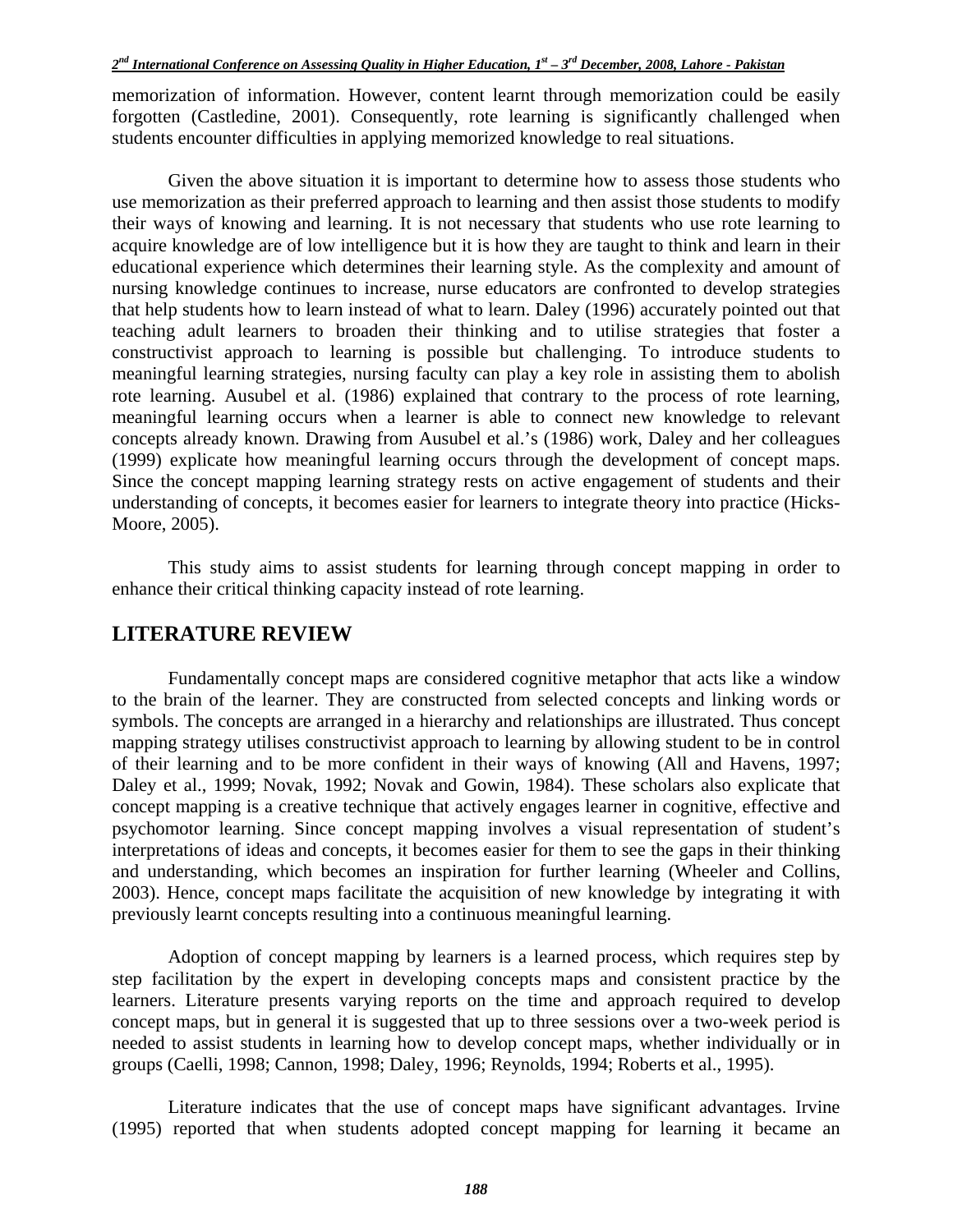"integrated educational experience, and claimed enhancement of meaningful learning" (p.1179). Since, it offers a metacognitive approach to critical thinking and concept synthesis (Beissner, 1992; Wheeler and Collins, 2003), many scholars view concept mapping as a teaching strategy for development and evaluation of critical thinking (All and Havens, 1997; Chenoweth, 1998; Daley et al., 1999; Gul and Boman, 2006; Luckowski, 2003; West et al., 2000). These writers also identified barriers to the use of concept maps. They have pointed out that development of concept maps is time consuming, as it requires students to first identify concepts from their readings and then have to think for the link words to relate one concept to another before putting it on a paper (Reynolds, 1994; Roberts et al., 1995).

Numerous studies are reported in the literature that have used concept mapping as the methodology for assessing acquisition of knowledge, enhancement of problem-solving ability, and critical thinking abilities (Beissner, 1992; Daley et al., 1999; Reynolds, 1994; Staib, 2003; West et al., 2000; Wheeler and Collins, 2003). Concept mapping has been used for teaching of Pathophysiology (Cannon, 1998; Reynolds, 1994), in clinical experience courses (Baugh and Mellott, 1998), and in professional development (Wade, 1998). Beissner (1992) reported that students who used concept mapping to develop linkages between patient problems and interventions showed a problem-solving score 1.44 points higher than those who did not. Likewise, Wheeler and Collins (2003) explored the effectiveness of concept mapping versus traditional care plan as a means to develop students' critical thinking skills in their introductory clinical courses. Using a pre and post test design, these researchers measured students' critical thinking on California Thinking Skills Test (CCTST). Wheeler and Collins found no significant differences between the groups, but they noted significant differences within the experimental group after the intervention. In conclusion, there is growing evidence in the literature that concept mapping could help to enhance students' critical thinking and problem solving ability. However, there was no data in Pakistan to determine the effectiveness of concept mapping on students in Pakistani context who are assumed to be rote learners.

## **PURPOSE**

This study aims to assist nursing students towards adopting a more problem-solving approach that is concept mapping, instead of rote learning or memorization as their dominant approach to acquire knowledge upon entering into the programme. Specifically, this study focusses to answer the following questions:

- 1. What is the students' dominant way of acquiring knowledge in the first year of their professional nursing programme at Aga Khan University School of Nursing?
- 2. What is the relationship between rote learning and students' self-directed learning readiness?
- 3. Will nursing students with rote learning habit demonstrate greater conceptual thinking skills after they are taught to use concept mapping skills?
- 4. Is there a relationship between students' use of concept mapping to guide their learning and their academic success in their nursing programme?

## **METHODS**

### *Design*

This study utilized a pre-test post-test time-measured quasi-experimental design.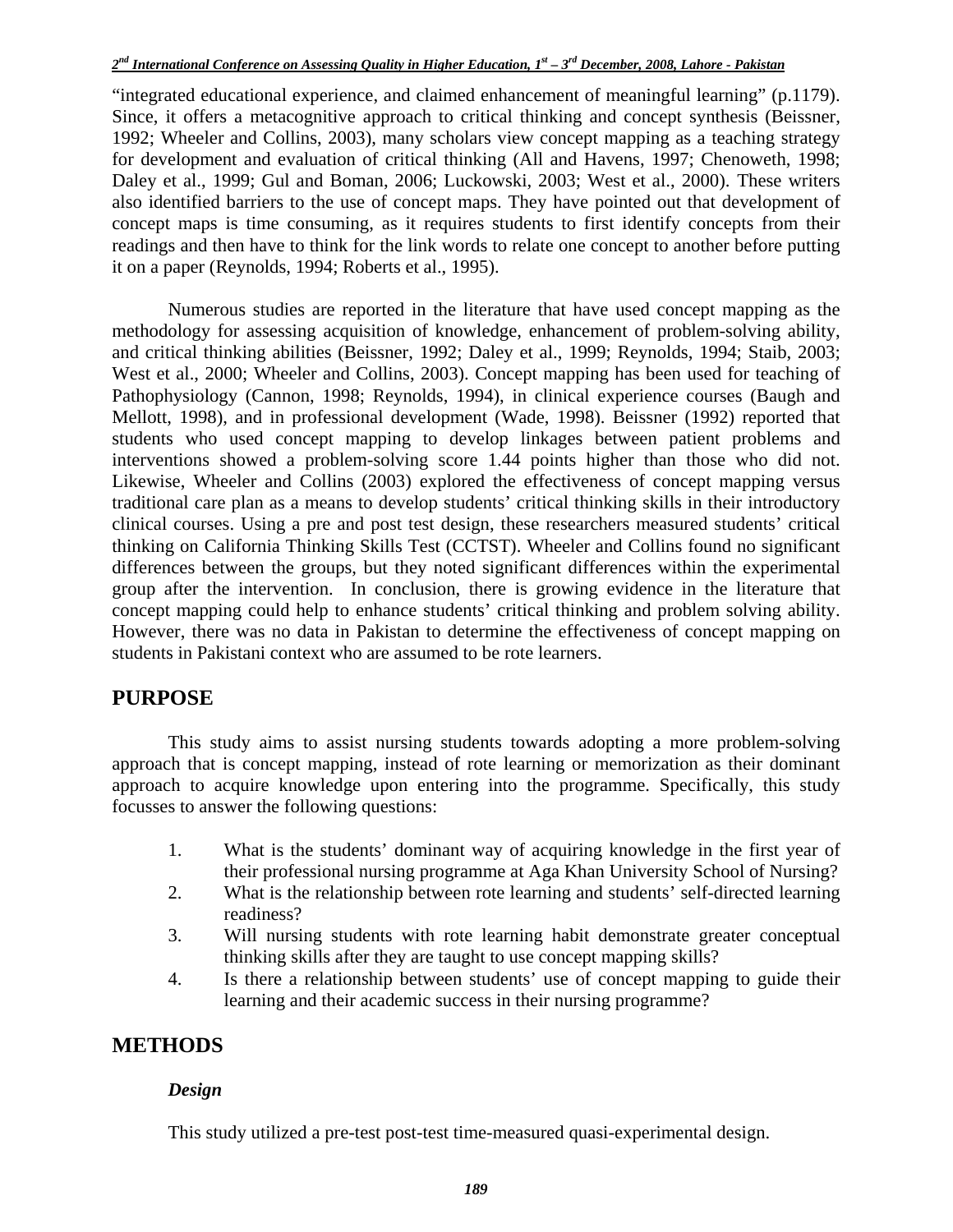### *Setting and Sample*

The study was conducted at Aga Khan University School of Nursing (AKU-SON) in 2003. All  $1<sup>st</sup>$  year students (N=120) in the General Nursing Diploma (GND) and Baccalaureate degree in Nursing (BScN) programmes were invited to participate in this study. Although 97 students consented to participate in the study, 95 students completed the pre-reassessment tests; hence, the response rate was 97%.

### *Data Collection Instruments*

In addition to students' demographic variables, such as age, gender, and educational background, three instruments, Guglielmino's Self-Directed Learning Readiness Scale (SDLRS), Ways of Knowing Assessment Tool (WOKAT) and a modified version of Roberts et al.'s instrument for adoption of concept mapping (1995) were used in this study.

SDLRS consists of 58 items, in which responses are measured on a 5-point Likert scale (from almost never to almost always). The tool assesses a person's perceived ability to be a self- directed learner (Brochett and Hiemstra, 1991, p. 56-7). This instrument has a reported reliability coefficient of 0.87 whereas WOKAT is 33-item questionnaire, partially developed by Dr. Carol Orchard and her colleagues at the Memorial University, Canada, in which 16-items are incorporated from Bucynski's WOKI (Ways of knowing Instrument). Responses are measured on a 4-point Likert scale from "strongly disagree to strongly agree". WOKAT has five constructs: (a) silence—no reliance on external sources of knowledge; (b) received knowledge —reliance on listening for acquiring knowledge; (c) subjective knowledge—use own thinking to construct knowledge; (d) procedural knowledge—use a process for acquiring knowledge and solving problems; and (e) constructed knowledge—acquiring knowledge through a variety of sources with critical consideration of others' views. It assesses stages of women's way of seeking knowledge and can be used to identify learners' dominant pattern of seeking knowledge such as rote learning or constructing knowledge which is reflective of critical thinking. The Bucynski instrument has an alpha coefficients of .69 for silence, .69 for subjective; .72 for received; .74 for constructed; and .80 for procedural knowledge (Buczynski, 1993). The adapted instrument was pilot tested for validity by second year nursing students at AKU-SON and, minor amendments were made in the language accordingly. The alpha coefficient for the revised tool is 0.74. The modified version of Roberts et al.'s (1995) tool consisted of both closed and open ended questions to assess students' educational priorities and attitudes about the effectiveness of concept mapping.

### *Procedure for Data Collection*

After obtaining approval from the Ethical Review Committee at AKU, all nursing students at the beginning of their second semester of year were invited to participate in the study. Those willing to participate signed a written consent form. For the pre-test phase, all students enrolled in this study were asked to complete two instruments that are SDLRS and WOKAT. The biographical data of students were obtained from their personal records at the school. After analysis of pre-test data, students were assigned to experimental and control groups based on their scores for various constructs in WOKAT. Those students who scored high in *the silent* or in the *received knowledge* items but low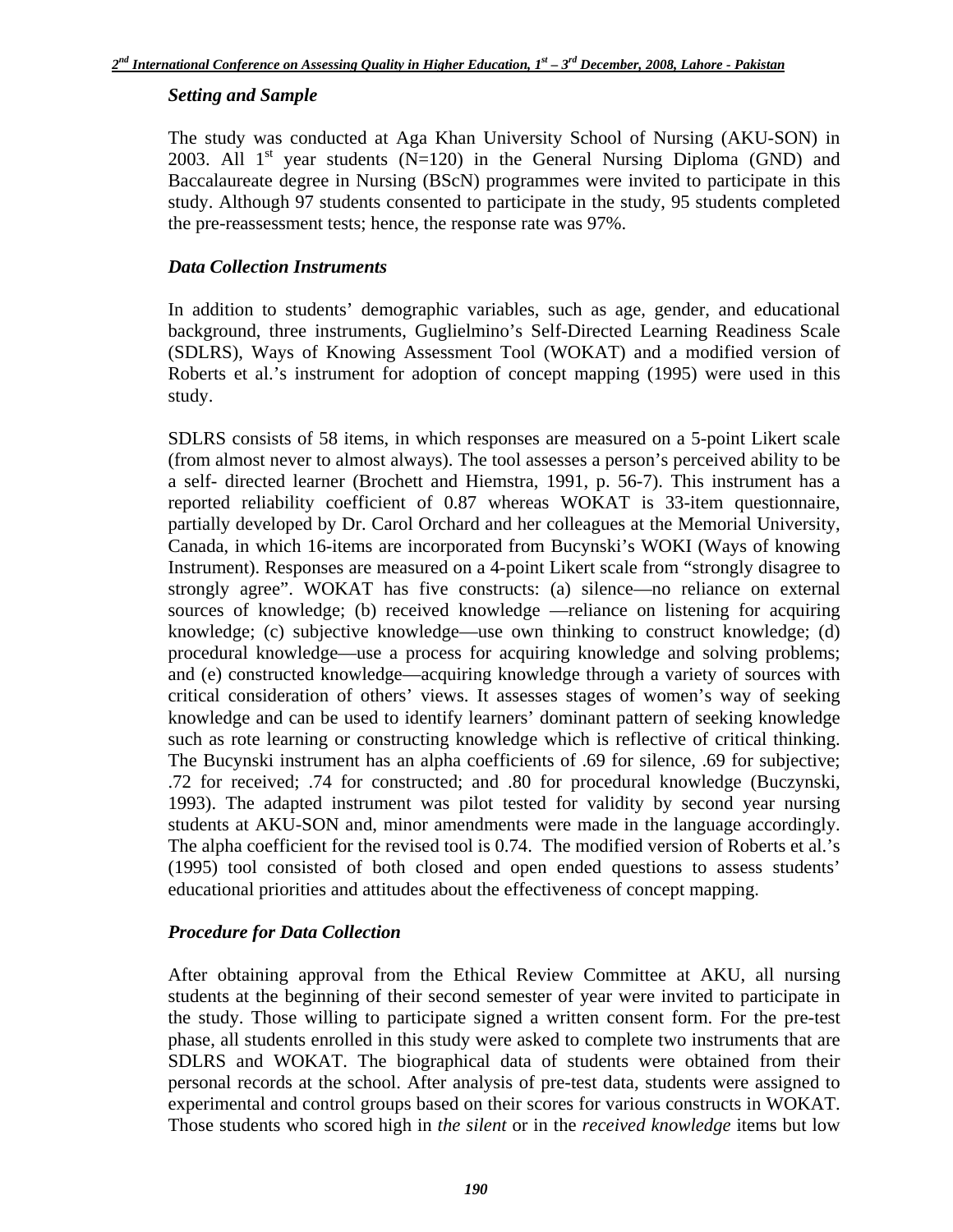in the procedural and constructed knowledge were selected for experimental group. In contrast, students who scored high in procedural and constructed knowledge items but low in the *silent* or in the *received knowledge*, were assigned to the controlled group. Some students, who had similar scores on all constructs, were assigned to both experimental and controlled group based on their Grade Point Average (GPA) scores of semester I of year I. Those students who had comparatively low GPA were assigned to the experimental group and the rest were assigned to the control group based on the researchers' assumptions that students having higher GPA were more likely to be critical thinkers and might not be dependent to seek knowledge via silence or received mode. Using the said measures, of the 95 students, 41 were identified for the experimental group, out of which 30 came to attend the intervention.

Students in the experimental group were introduced to the use of concept maps and then assisted in development of concept maps thorough multiple sessions. The first session focused on what learning is and how it occurs. In the second session, students were taught how to develop concept maps. For the third session, students were asked to prepare a concept map, identifying key concepts from their Anatomy and Physiology (A&P) course to be learned in the following week. Researchers also prepared concept maps of the same content in consultation with the  $A\&P$  faculty. Thus in the third session, students compared their maps with those of the researchers discussing similarities and differences. Students were given samples of concept maps for other courses content that they had studied in the previous weeks in a didactic manner. They were encouraged to continue developing concept maps and approach any member of the research team at their own convenience.

At the end of the 18-week semester, all students who had gone through pre-assessment phase were invited to complete the post intervention questionnaire. Students in the experimental group were asked to complete a set of three questionnaires namely: SDLRS, WOKAT and Roberts et al.'s instrument for adoption of concept mapping; whereas rest of the students were required to complete SDLRS and WOKAT only.

### *Analysis of Data*

All the data on the questionnaire were double entered in EPI INFO version 6.04 and analysis was performed in SPSS software version 12.0. Descriptive statistics were generated for variables related to students to ascertain the patterns of distribution, which included means and standard deviation for continuous variables and proportions for categorical variables. Likewise, Independent sample t-test was used for comparing scores among controlled and experimental group, whereas chi-square was used to compare the students' preferred ways of knowing in the BScN and GND programmes. In all these comparisons, p-value of less than 0.05 was taken as significant.

### *Limitations of the Study*

Although the researchers were having a good grasp of concept mapping, most teachers in the school were new to this teaching strategy. Consequently, students were not sufficiently encouraged to use concept mapping for their learning in the course work. Likewise, many students attended the first 3 sessions in the intervention but did not come for the subsequent practice and feedback session. As a result, students had limited time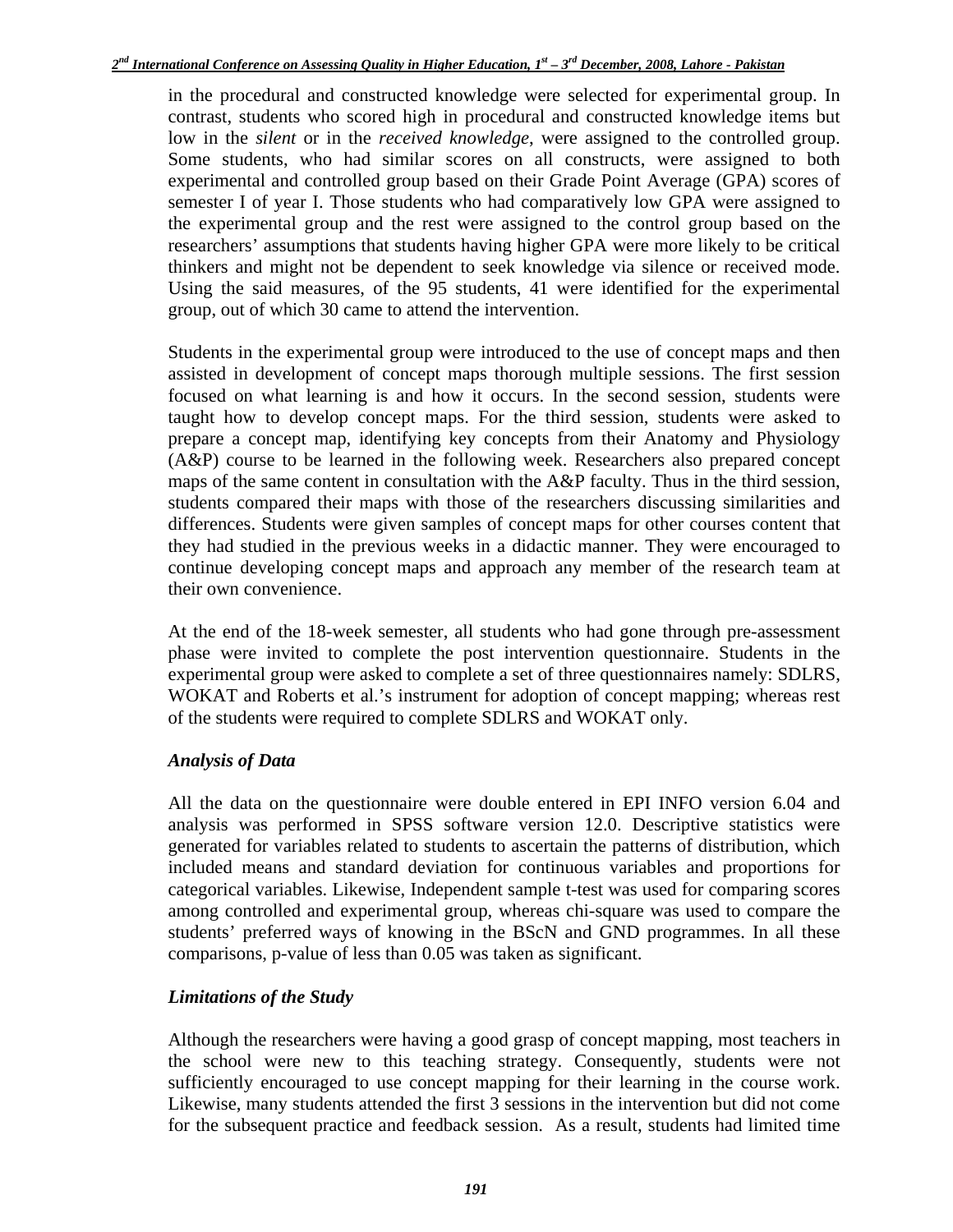and exposure to practice concept mapping. Although the response rate for students' participation in the study was excellent (i.e.97%), the attrition rate (nearly 36%) was quite high which may have affected the results.

## **RESULTS**

A total of 95 students were enrolled in the study. The mean age of students was 19.9 years with a range of 18-25 years and most (94%) of them were females. The majority (73) of students was from Karachi, 9 from other cities of Sindh, 12 from other cities of NWFP and Punjab, whereas one student was from overseas, that is Nairobi. In terms of basic schooling, nearly 40% of the students had 12 years and rest of them had 10-11 years of education. Of the 95 students, 34 were lost in the process and 61 students were able to complete the study. However, 5 questionnaires (2 in experimental and 3 in control) were returned incomplete; hence, the post intervention result accounts for 56 students.

The pre-test scores for SDLRS ranged from between 174 to 251. The mean score was 215.63 with a standard deviation of 17.256. The distribution of scores indicating various levels of readiness for self-directed learning among the students are presented in table 1. Based on stated figures, the majority (59%) of students had average readiness for self-directed learning. Whereas 23% showed above average and 18% showed less than average readiness for selfdirected learning.

| <b>Levels of Readiness for SDLRS</b> | Cut off range | Number and % of students |
|--------------------------------------|---------------|--------------------------|
| Low readiness                        | $58 - 176$    | 01 $(1.6\%)$             |
| Below average readiness              | $177 - 201$   | $10(16.4\%)$             |
| Average readiness                    | $202 - 226$   | $35(59.0\%)$             |
| Above average                        | $227 - 251$   | 14 (23.0%)               |

*Table-1: Distribution of Scores for Self Directed learning Readiness*

In regards to measuring students' responses for dominant ways of acquiring knowledge in the first year of their programme, the findings in Table 2 indicate no clear pattern. With the exception of silence mode, the majority of the students seemed to use multiple ways of acquiring knowledge. Although 56% of the students also indicated the use of silence, at least 44% were not used to acquiring knowledge that way.

| <b>Constructs of WOKAT</b>   |              | <b>Strongly Agreeing/ Agreeing</b> | <b>Disagree/Strongly Disagree</b> |                           |  |
|------------------------------|--------------|------------------------------------|-----------------------------------|---------------------------|--|
|                              | <b>Score</b> | <b>Number of Students</b>          | <b>Score</b>                      | <b>Number of Students</b> |  |
| Silence                      | ${<}15$      | $(55.7\%)$<br>34                   | $\geq$ 15                         | $(44.3\%)$<br>27          |  |
| Received Knowledge           | ${<}18$      | $(98.4\%)$<br>60                   | $\geq$ 18                         | $(1.6\%)$<br>01           |  |
| Subjective Knowledge         | < 21         | $(93.4\%)$<br>57                   | >21                               | 04<br>$(6.6\%)$           |  |
| Procedural                   | < 24         | $(98.4\%)$<br>60                   | > 24                              | $(1.6\%)$<br>01           |  |
| <b>Constructed Knowledge</b> | < 21         | $(98.4\%)$<br>60                   | $\geq$ 21                         | $\Omega$<br>$(1.6\%)$     |  |

#### *Table 2: Way of Acquiring Knowledge in First year of the Programme*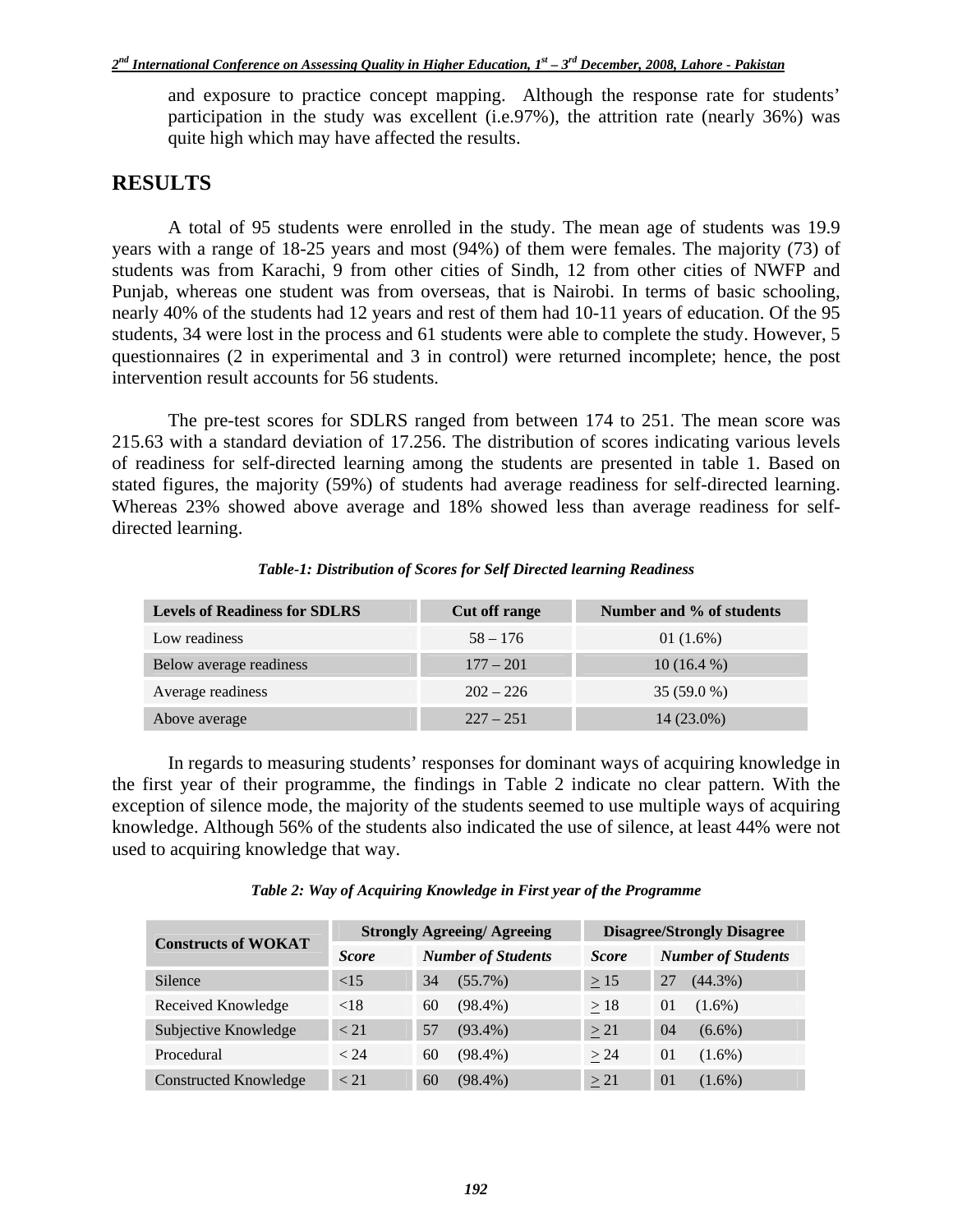Using a Chi-square test, no significant association was found between the students' scores for WOKAT and SDLRS (See Table 3). Hence, there was no relation in the students' ways of learning including rote learning (indicated by their scores on silence and received mode of learning) and their perceived ability for self-directed learning readiness.

| <b>Constructs of WOKAT</b> |          | <b>Students' self- directed learning readiness</b> | <b>P</b> Value |               |       |  |
|----------------------------|----------|----------------------------------------------------|----------------|---------------|-------|--|
|                            |          | <b>Below average</b>                               | Average        | Above average |       |  |
| Silence                    | Agree    | 07(63.6)                                           | 20(55.6)       | 07(50)        | 0.792 |  |
|                            | Disagree | 04(36.4)                                           | 16(44.4)       | 07(50)        |       |  |
| Received<br>knowledge      | Agree    | 11 (100)                                           | 36(100)        | 13 (92.9)     | 0.181 |  |
|                            | Disagree | $\Omega$                                           | $\Omega$       | 01(7.1)       |       |  |
| Subjective<br>knowledge    | Agree    | 9(81.8)                                            | 35(97.2)       | 13 (92.9)     | 0.195 |  |
|                            | Disagree | 02(18.2)                                           | 01(2.8)        | 01(7.1)       |       |  |
| Procedural<br>knowledge    | Agree    | 11 (100)                                           | 36(100)        | 13(92.9)      | 0.181 |  |
|                            | Disagree | $\Omega$                                           | $\Omega$       | 01(7.1)       |       |  |
| Constructed<br>knowledge   | Agree    | 11(100)                                            | 36(100)        | 13(92.9)      | 0.181 |  |
|                            | Disagree | 0                                                  | $\Omega$       | 01(7.1)       |       |  |

#### *Table 3: Relationship of WOKAT and SDLRS*

#### *P value is obtained from chi-square test of independence*

Based on independent t-test for comparing the students' pre and post-intervention scores on WOKAT and SDLRS, no significant difference was found between the control and experimental group. However, significant difference (2.21 at p-value 0.037) was found in the GPA of the control and experimental groups after the intervention. Likewise, the majority of the students who relied more on the constructed mode of acquiring knowledge had a GPA of 3 or above out of 4.

Assessing the effectiveness of using concept mapping in the experimental group, student responses to the modified questionnaire by Roberts et al.'s are summarized below in three themes.

#### *Students' ways of studying new material*

The students responded that prior to the intervention, 43% were used to learning new material by reading for meaning and understanding; whereas 30% of students used to memorize from books or teachers notes. Other 13% learnt new material by doing group study; whereas remaining 13% used to make diagrams or flow charts to study new material. After learning the concept mapping strategy and using it during the semester, 80% students were of the opinion that concept mapping is a valuable tool for learning new material, and even though it was difficult, and time consuming, it had benefitted them in making learning more clear, and meaningful. One student who had practiced making concept mapping frequently, expressed the reason of her comfort with this strategy by stating "practice made me perfect."

### *Usefulness of concept mapping*

To explore the impact of intervention, students were asked if their approach to study had changed since participation in concept mapping session. Majority (87%) of the subjects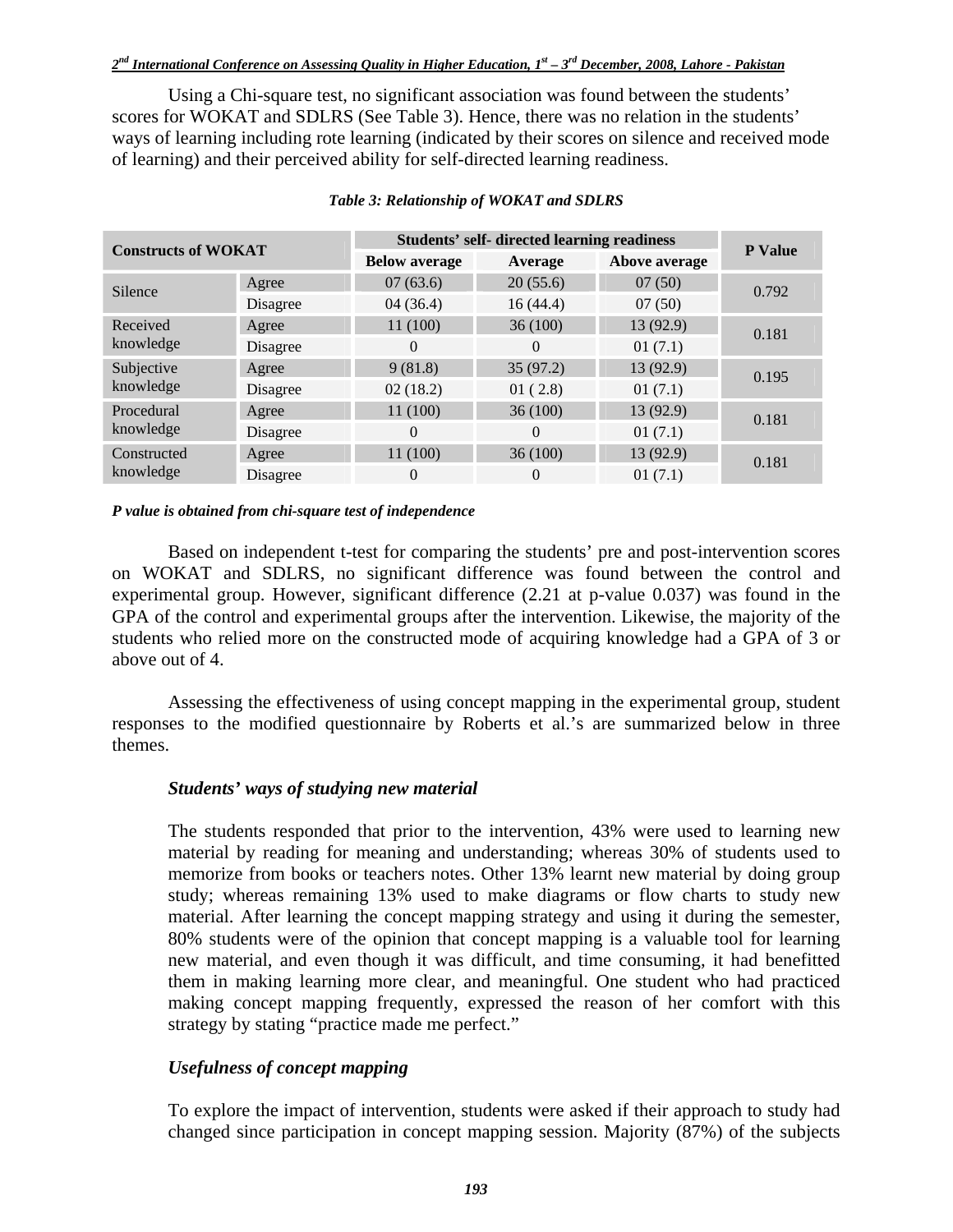responded in affirmation and gave positive comments about concept mapping such as "…it helps me to remember difficult concepts"; "helps in better retention"; and "gives sequence in my thoughts to perceive new things; "learnt the efficient use of time". Likewise, a student expressed, "learning is enjoyable and easy with concept mapping." However, 13% of the subjects did not experience any change in their approach to studying after participation in the concept mapping sessions.

On identifying the reasons for not adopting concept mapping approach to study new material, students expressed that "it is time consuming", "and does not match with the way the course work is examined which is MCQs". Some students commented that the process of making a concept map is difficult, because to them, either "finding the key terms or the linking words" was challenging, or summarizing the content in a map when everything appears important. It is significant to note that some students highlighted the importance of practicing more for adopting the strategy as eloquently expressed by a student: "concept mapping approach seems difficult in the beginning but gets easier overtime." Some students did not appreciate the idea of introducing a new learning strategy (i.e. concept mapping) in the middle of the semester as clearly noted in this comment: "teaching concept mapping in mid semester when there are other assignments is not appropriate, if I change my way of learning I will have problem, I need time to think"

### *Application of concept mapping in nursing education*

The students were inquired about the applicability of concept mapping strategy in nursing and non nursing courses. 80% of the participants responded that they were able to use concept mapping strategy in courses other than Anatomy and Physiology, such as Adult Health Nursing, Community Health Nursing, Nursing Ethics, Pharmacology and Microbiology. Interestingly, more than half of the students (53%) suggested that concept mapping strategy should be used by course teachers to increase their understanding and make students' learning enjoyable.

## **CONCLUSIONS AND RECOMMENDATIONS**

Findings of this study affirmed the value of concept mapping as an active teaching strategy with positive effects. Although the findings of the quantitative analysis were not significant, student responses to the qualitative data are encouraging and support the findings of other researchers in favour of using concept mapping in nursing education (Chenoweth, 1998; Irvine, 1995; Wheeler and Collins, 2003). Similar to the reports of other authors, some students did see concept mapping as a time consuming strategy while others found it something enjoyable. Students' responses in this study also indicated that once learned, concept maps could be useful for learning any subject. Moreover, as noted in the cited literature of this paper, (such as Daley et al., 1999; Cannon, 1998) participants' responses in this study affirmed that learning to develop concept maps requires practice which initially demands some investment of time on the students' part. To make this strategy more plausible to student, it has to be introduced in the first semester of the programme. Considering students' responses, it is recommended that teachers be trained first to become expert in developing concept map related to their subject matter and then use it as a teaching strategy in classroom discourse. Moreover, it is desirable that concept mapping be incorporated into student assessment.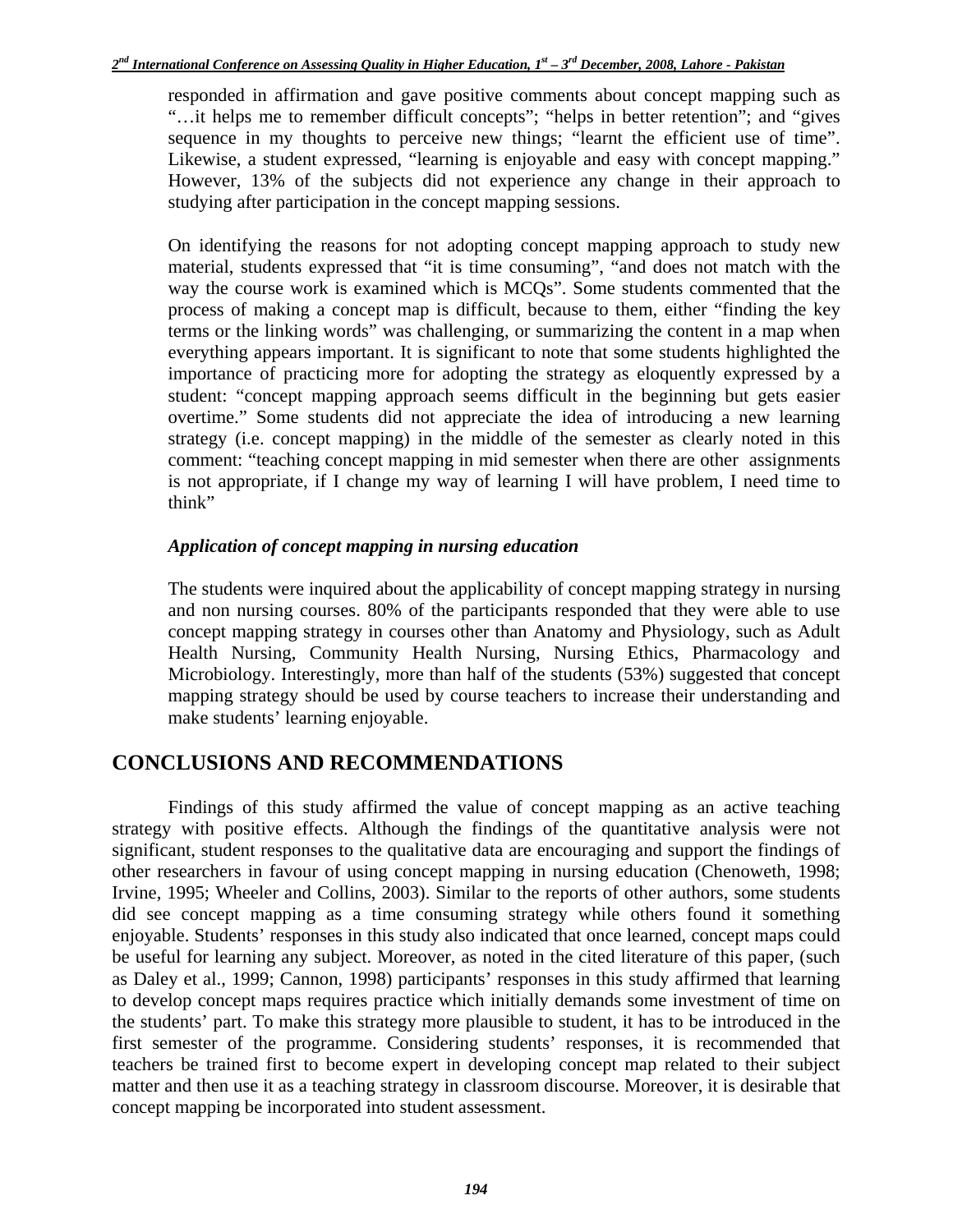Although not surprising, it was interesting to note that students at AKU-SON do use multiple ways of learning instead of having any dominant way of learning. Despite the fact that no statistical significance was noted in the student ways of acquiring knowledge after their exposure to concept mapping, the change in their pre and post test GPA is one reason to further explore the effectiveness of this strategy in nursing and other students in Pakistan. We, therefore, recommended the replication of the study and propose a longitudinal design having a larger sample and focusing multiple schools.

## **REFERENCES**

- 1) All, A. C. & Havens, R. L. (1997), "Cognitive/concept mapping: a teaching strategy for nursing", *Journal of Advanced Nursing*, vol. 25, no. 6, pp. 1210-1219.
- 2) Ausubel, D. P., Novak, D. J., & Hanesian, H. (1986), *Educational psychology: A cognitive view*,  $(2^{nd}$  ed.), Werbel and Peck, New York.
- 3) Baugh, N. G. & Mellott, K. G. (1998), "Clinical concept mapping as preparation for student nurses' clinical experiences", *Journal of Nursing Education*, vol. 37, no. 6, pp. 253-256.
- 4) Beissner, K. L. (1992), "Use of concept mapping to improve problem solving", *Journal of Physical Therapy Education,* vol. 6, no. 1, pp. 22-27.
- 5) Boland, D. L. (2005), "Developing Curriculum: Frameworks, outcomes, and competencies," in *Teaching in Nursing: A guide for faculty (2nd ed.)*, D. M. Billings & J. A. Halstead, (Eds.), Elsevier Saunders, St. Louis, pp. 167-185.
- 6) Boychuk Duchscher, J. E. (1999), "Catching the wave: understanding the concept of critical thinking", *Journal of Advanced Nursing*, vol. 29, no. 3, pp. 577-583.
- 7) Brochett, R. G. & Hiemstra, R. (1991), *Self-direction in adult learning: Perspectives on theory, research and practice,* Routledge, London.
- 8) Brookfield, S. D. (1987), *Developing critical thinkers: Challenging adults to explore ways of thinking and acting* Jossey-Boss Publisher, San Francisco.
- 9) Buczynski, P. L. 1993, "The development of a paper-and-pencil measure of Belenky, Clinchy, Goldberger and Tarule's (19860 conceptual model of women's ways-of-knowing instrument.", *Journal of College Student Development*, vol. 34, pp. 197-199.
- 10) Caelli, K. (1998), "Shared understandings: negotiating the meanings of health via concept mapping", *Nurse Educator Today*, vol. 18, no. 4, pp. 317-321.
- 11) Cannon, C. A. (1998), "Path charting: a process and product for linking pathophysiological concepts", *Journal of Nursing Education*, vol. 37, no. 6, pp. 257-259.
- 12) Castledine, G. (2001). "The problems of student supernumerary status". Internurse.com, available at: Http://www.internurse.net/poll2.html.(accessed 24 April, 2005).
- 13) Chenoweth, L. (1998), "Facilitating the process of critical thinking for nursing", *Nurse Education Today*, vol. 18, no. 4, pp. 281-292.
- 14) Daley, B. J. (1996), "Concept maps: Linking nursing theory to clinical nursing practice", *The Journal of Continuing Education in Nursing*, vol. 27, no. 1, pp. 17-27.
- 15) Daley, B. J., Shaw, C. R., Balistrieri, T., Glasenapp, K., & Piacentine, L. (1999), "Concept maps: a strategy to teach and evaluate critical thinking", *Journal of Nursing Education*, vol. 38, no. 1, pp. 42-47.
- 16) Davies, L. & Iqbal, Z. (1997), "Tensions in Teacher Training for School Effectiveness: The Case of Pakistan", *School Effectiveness and School Improvement*, vol. 8, no. 2, pp. 254-266.
- 17) Gul, R. B. & Boman, J. A. (2006), "Concept mapping: A strategy for teaching and evaluation in nursing education", *Nurse Education in Practice*, vol. 6, pp. 199-206.